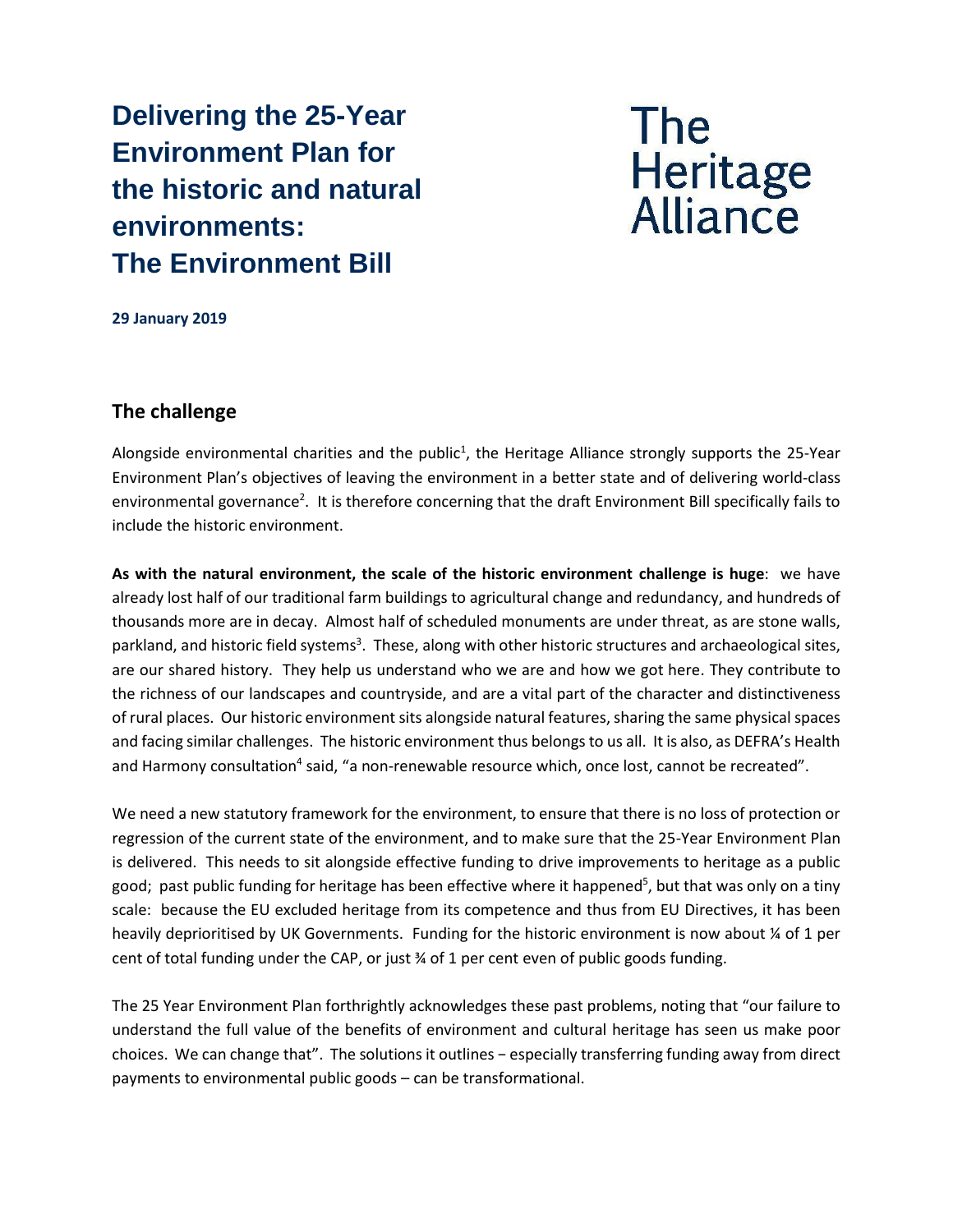**Legislation – especially the Environment Bill – is crucial in ensuring that this ambition translates into action**. It must integrate the natural and historic environments; ensure a strong statutory framework; and ensure the setting of long-term objectives, targets, metrics, and monitoring to ensure targets are being met, and that effective measures will be taken if they are not. **The Bill needs to cover the 25 Year Environment Plan's sixth goal - "enhancing beauty, heritage and engagement…" - as effectively as (with other legislation) it covers the other nine. The first draft section published in December 2018 does not yet do this**.

# **What the Principles and Governance part of the Environment Bill needs to deliver**

More specifically, the Principles and Governance part of the Environment Bill needs:

- 1. **A holistic definition of the environment**. In line with the 25-Year Environment Plan, and the Agriculture Bill and its Policy Statement<sup>6</sup>, the Environment Bill needs to address the environment as a whole: it needs a statutory definition of the environment which explicitly covers both the historic and the natural environments. They are inseparable, and there are multiple benefits for both in managing them in an integrated way. The historic environment does not need to be within the remit of environmental law for the purposes of compliance, overseen by the new Office for Environmental Protection (OEP). But otherwise this parity of approach is essential throughout the Environment Bill, in the Environmental Principles, in the Statutory Policy Statement, and in the wider remit and powers of the OEP.
- 2. **A requirement for the 25-Year Environment Plan's sixth goal, heritage, landscape, and engagement, with effective indicators, to be included in the Secretary of State's annual reports on progress on the Plan** (see Bill clause 8).
- 3. **A requirement for that sixth goal, heritage, landscape, and engagement, with effective indicators, to be included in the OEP's annual state-of-the-environment reports** (clause 14).
- 4. **A requirement for the Secretary of State to include heritage, landscape, and engagement in every future Environmental Improvement Plan, as in the 25-year Environment Plan** (clause 9).
- 5. **A requirement for the OEP to balance the historic and natural environments when giving advice to Ministers and issuing notices requiring action** (clauses 16-29). It is vital to ensure that the historic environment is properly taken into account, and also to avoid unintended consequences in which environmental enforcement leads to the physical destruction of heritage.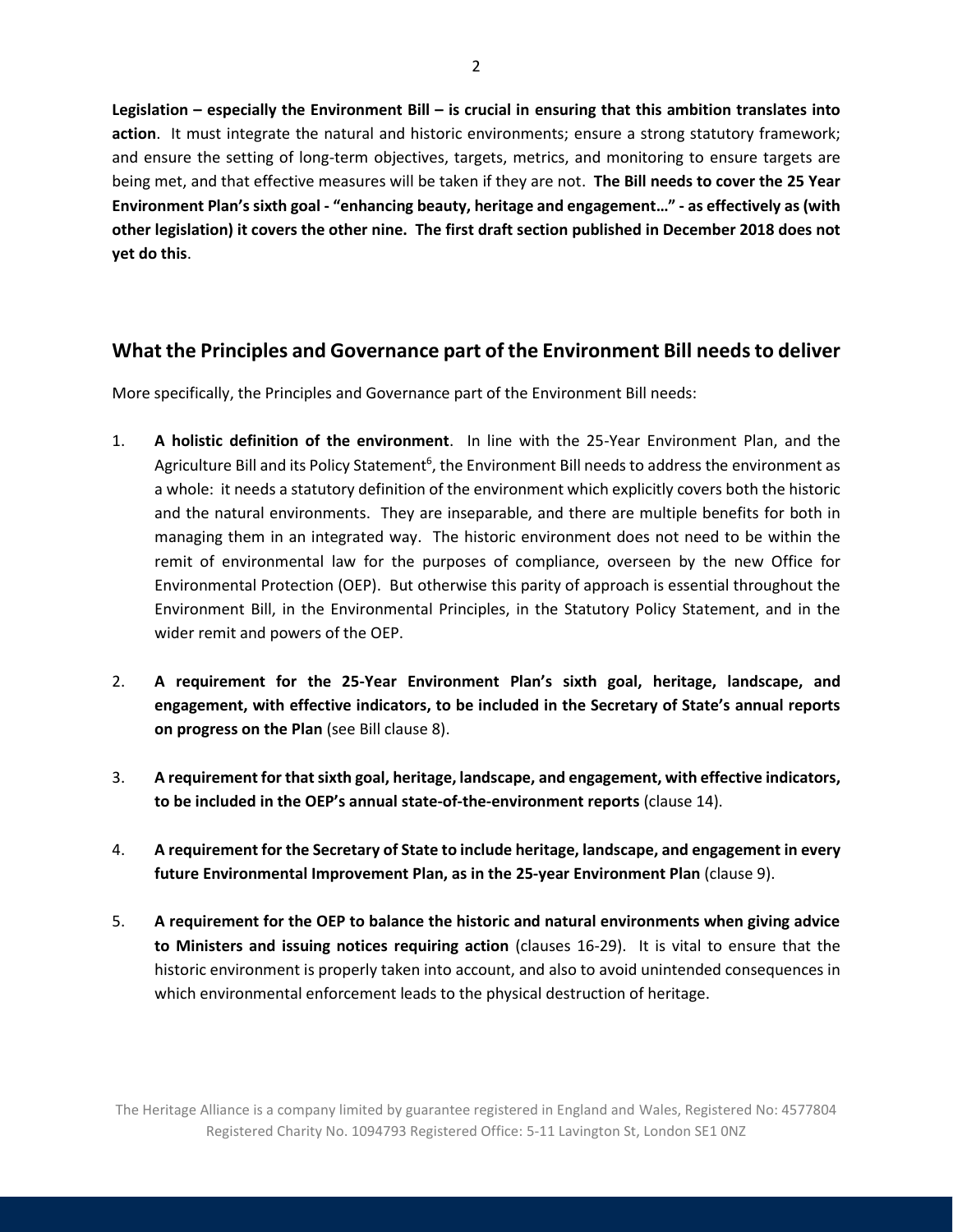## **What the full Environment Bill needs to deliver**

- 1. **The full Bill to be published later in 2019 needs explicit reference to the historic environment as well as the natural environment in the Bill's headlines**. If it has sections on the other goals of the 25-Year Environment Plan, it needs a section on the historic environment and landscape. Legislation needs to be holistic, and driven by national need, and deliver on the ambition to be world-leading not just recreate EU Directives.
- 2. **An explicit duty on Governments and public bodies to enhance the environment, including the historic environment**. The Bill needs to drive real improvement on the ground by identifying specific environmental characteristics(including historic environment, landscape, and engagement) that must be enhanced, and the Government must set clear and measurable targets against these characteristics to drive delivery and demonstrate that they are meeting their duty. **It also needs a strong legislative framework, with clear and funded enforcement mechanisms**.
- 3. **A requirement for mechanisms across the whole environment to establish robust baseline data (for example by expanding the SHINE database of heritage features already created by Natural England and Historic England), 'SMART' objectives, targets, interim milestones, and metrics, and effective annual public reporting mechanisms to ensure that the targets are being met, or that action is taken to ensure that they are**. Transparency and consultation are vital.
- 4. **A requirement onGovernments to set multi-annual budgets that reflect the scale of financial need required by the policy objectives over the long term**.
- 5. **The OEP should be required to include sufficient heritage expertise in its governance and staffing**. The criteria for appointing Board members and other senior staff must ensure it has the right resource and specialist knowledge to deliver its remit for both natural and historic environments.
- 6. **Clarification of the sustainable development principle**. This needs to go beyond the basic principle of not compromising future generations, to specify the three objectives − environmental, economic, and social − of sustainable development. There are usually win-win solutions rather than unavoidable conflicts: the natural and historic environments cannot survive without (i) economic activity to fund their management and maintenance, and (ii) public involvement and enthusiasm.
- 7. **Two clauses should be included in the heritage part of the longer Bill to fill specific gaps in protection which need primary legislation**.Firstly, there are gaps in the designation process which allow damage to heritage which is under consideration. **A clause in the Bill should provide for statutory interim protection during the listing and scheduling process, and a right of appeal after listing**. This has already been done in Wales. Secondly, **a clause is needed to allow the protection of a small number of nationally-important archaeological sites which cannot now be designated because they lack structures**<sup>7</sup> .This has already been done in Wales and Scotland.

The Heritage Alliance is a company limited by guarantee registered in England and Wales, Registered No: 4577804 Registered Charity No. 1094793 Registered Office: 5-11 Lavington St, London SE1 0NZ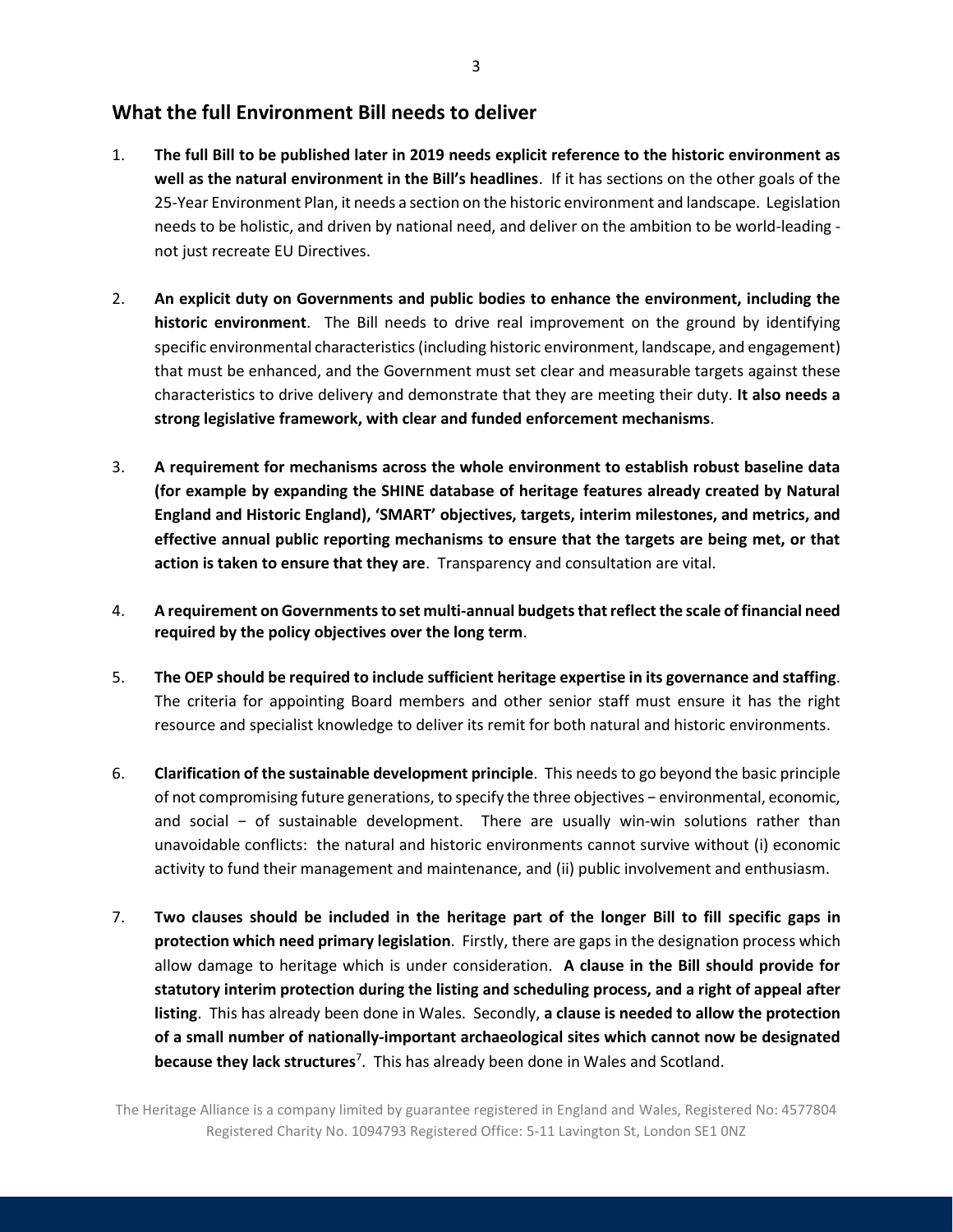## **What other policy and legislation, including the Agriculture Bill, needs to deliver**

- 1. **A duty on Governments to have an environmental land management scheme (ELMS), underpinned by a delivery plan, targets, and indicators**. That duty should be based on the 25-Year Environment Plan goals, the environmental public goods listed in Clause 1(1) of the Agriculture Bill, national issues and needs, and public consultation. ELMS can and should be world-leading.
- 2. **If a Natural Capital approach is used, this must explicitly include the historic environment, or complementary methodologies like cultural capital should be used alongside or instead**<sup>8</sup> .

### **Taking this forward**

**The historic environment has extensive public support**, demonstrated for example by membership of heritage organisations (seven million people belong to Heritage Alliance member organisations), formal and informal visits to heritage, and constant coverage in the media. That large constituency would be very concerned if the Bill failed to follow the lead of the 25-Year Environment Plan in giving parity to the natural and historic environments, and in ensuring that Government and the OEP will treat the historic environment as integral to, and as important as, the natural environment.

**DEFRA needs to work with all relevant stakeholders, including the Heritage Alliance, Historic England, and DCMS, to take this forward**. **Provided that happens, this approach has the potential to be transformative, to reverse decades of decline, and to achieve the aims of the 25-Year Environment Plan for both the natural and historic environments**. **The alternative is for another Government, in 25 years' time, to be saying again that "our failure to understand the full value of the benefits of environment and cultural heritage has seen us make poor choices…"**

#### **Contact:**

**Heritage Alliance, Rural Heritage Advocacy Group** For further information, please contact The Heritage Alliance Joe O'Donnell - [policy@theheritagealliance.org,](mailto:policy@theheritagealliance.org) 020 7233 0800

#### **The Heritage Alliance and rural heritage**

The Heritage Alliance is England's largest coalition of independent heritage interests. We unite more than 115 organisations which together have over seven million members, volunteers, trustees and staff. Most of England's historic environment (including more than half of rural England) is owned, managed or cared for by Heritage Alliance members. The Alliance is represented on DEFRA's Rural Development Programme Monitoring Committee, and the Alliance's specialist Rural Advocacy Group has written this paper.

The Heritage Alliance is a company limited by guarantee registered in England and Wales, Registered No: 4577804 Registered Charity No. 1094793 Registered Office: 5-11 Lavington St, London SE1 0NZ